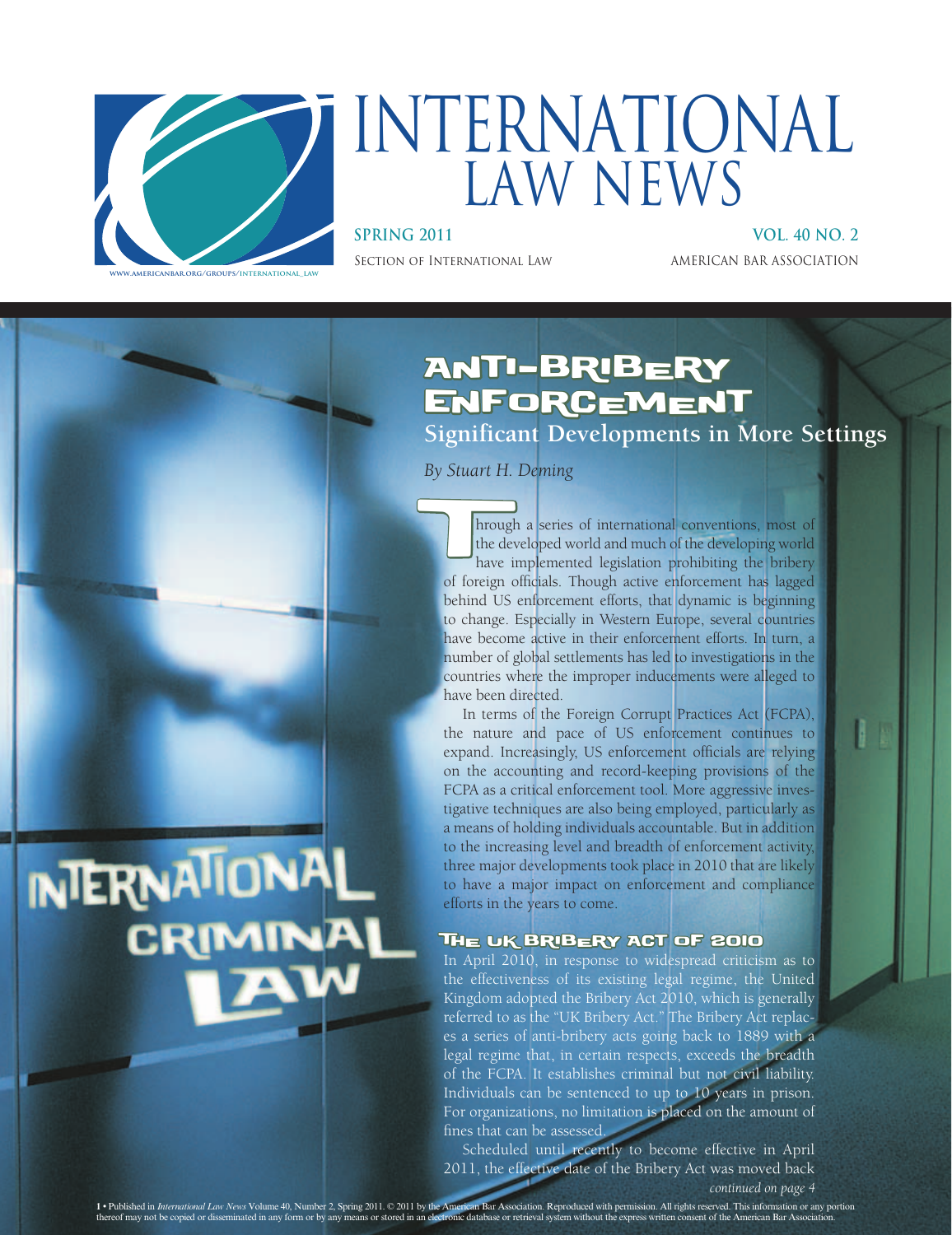

### Anti-Bribery Enforcement

*continued from page 1*

to July 1 as a result of delays associated with the issuance of interpretative guidance by the UK's secretary of state for justice. The guidance is helpful in providing greater clarity as to how the Bribery Act will be interpreted and applied. But, as opposed to the previously proposed guidance, the guidance as ultimately issued is generally viewed as suggesting a more relaxed approach toward how the new law will be interpreted and enforced. Nevertheless, the UK's Serious Fraud Office, which investigates suspected cases of serious or complex fraud, has reaffirmed its commitment to aggressive enforcement of the Bribery Act.

One of the Bribery Act's key provisions is a discrete offense prohibiting the bribery or attempted bribery of a foreign public official to obtain business or to obtain an advantage in the conduct of business. This offense largely tracks the Organisation for Economic Co-operation and Development's Convention on Combating Bribery of Foreign Public Officials in International Business Transactions. The act's prohibition applies to any branch of government, at any level, as well as those exercising public functions in any public agency or public enterprise and officials or agents of public international organizations. The concept of "advantage in the conduct of business" includes not only inducements intended to secure business, but also inducements that could in any way help a business.

The Bribery Act also creates a more general prohibition on the giving and receiving of a bribe, offering or promising a bribe, and requesting or agreeing to receive a bribe. Unlike the FCPA, the prohibition applies to the bribery of public officials as well as anyone in the private sector. This more general prohibition seeks to address conduct intended to induce improper performance of a "relevant function or activity." Improper performance is intended to be induced where it is intended that, by paying the bribe,

*Stuart Deming, a vice-chair of the Section's International Anti-Corruption Committee, is a principal at Deming PLLC in Washington, D.C., and Kalamazoo, Michigan. Author of* **The Foreign Corrupt Practices Act and the New International Norms** *(2d ed. ABA, 2010), he has served in various capacities with the U.S. Securities and Exchange Commission and the U.S. Department of Justice.*

the recipient of the bribe would be expected to act other than in good faith, in an impartial manner, or in accordance with a position of trust. Expectations are judged by standards within the UK and not local standards.

Under the Bribery Act, a bribe can include a promise or anything that might be of value to the recipient. It does not matter whether the improper inducement is made in an indirect manner. The inducement in question cannot be improper if permitted by the written law of the jurisdiction in question. As long as they are reasonable and proportionate, the issued guidance expressly allows for bona fide hospitality, promotional, or other business expenditures. Yet no exception for facilitation payments is provided. Prosecutors are expected to use their discretion. Prosecutions for facilitation payments are expected to be remote. The consequences may be different if the payments become a more regular practice.

Of particular significance is the Bribery Act's creation of an entirely new offense for the failure of a commercial organization to prevent bribes being paid by anyone "associated with" the organization. Those "associated with" the organization may include anyone performing services for or on behalf of the organization. In the absence of "adequate procedures," or what may be described as an effective compliance program, an organization can be held strictly liable.

The new offense applies to all forms of commercial organizations, including any organization that does business in the UK, regardless of where the underlying act of bribery occurred. As a consequence, as long as it carries on business in the UK, a foreign company can be found liable for the failure to implement "adequate procedures" for conduct taking place in a foreign country that bears no relationship to any business that may take place in the UK. Under the issued guidance, whether a company has securities listed in the UK or has a subsidiary that carries on business in the UK is not, in itself, determinative as to whether the company does business in the UK.

Aside from demonstrating that an improper inducement was not made, an organization can also defend itself by proving that it had in place "adequate procedures" designed to prevent bribery. The meaning of "adequate procedures" is not defined in the Bribery Act. It is left to

**4 •** Published in *International Law News* Volume 40, Number 2, Spring 2011. © 2011 by the American Bar Association. Reproduced with permission. All rights reserved. This information or any portion thereof may not be copied or disseminated in any form or by any means or stored in an electronic database or retrieval system without the express written consent of the American Bar Association.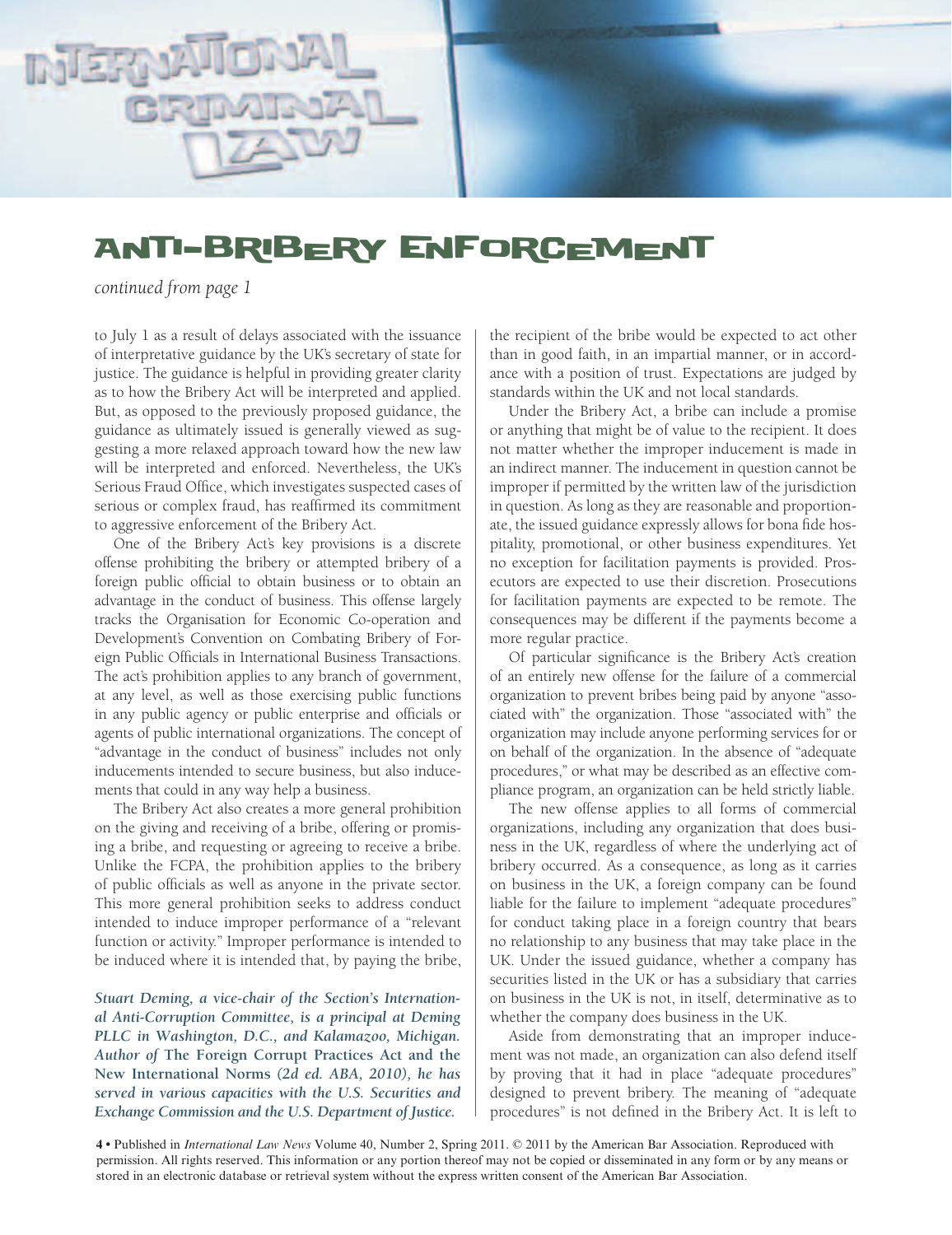

the secretary of state to issue "guidance" as to what constitute adequate procedures. The final guidance issued by the secretary of state relating to adequate procedures is formulated around six general principles:

- **1. Proportionate procedures.** A commercial organization's procedures to prevent bribery by people associated with it are proportionate to the bribery risks it faces and to the nature, scale, and complexity of the commercial organization's activities. They are also clear, practical, accessible, effectively implemented, and enforced.
- **2. Top-level commitment.** The top-level management of a commercial organization (be it a board of directors, the owners, or any other equivalent body or person) are committed to preventing bribery by people associated with it. They foster a culture within the organization in which bribery is never acceptable. They take steps to ensure that the organization's policy to operate without bribery is clearly communicated to all levels of management, the workforce, and any relevant external actors.
- **3. Risk assessment.** The commercial organization assesses the nature and extent of its exposure to potential external and internal risks of bribery on its behalf by people associated with it. The assessment is periodic, informed, and documented.
- **4. Due diligence.** The commercial organization applies due diligence procedures, taking a proportionate and risk-based approach, in respect of people who perform or will perform services for or on behalf of the organization, in order to mitigate identified bribery risks.
- **5. Communication and training.** The commercial organization seeks to ensure that its bribery prevention policies and procedures are embedded and understood throughout the organization through internal and external communication, including training, that is proportionate to the risks it faces.
- **6. Monitoring and review.** The commercial organization monitors and reviews procedures designed to prevent bribery by people associated with it and makes improvements where necessary.

For companies, particularly those that are issuers registered with the U.S. Securities and Exchange Commission (SEC), complying with the Bribery Act should not pose a serious problem. Many of the considerations for determining

the adequacy of internal controls under the FCPA's accounting and record-keeping provisions will be the same as those that will be necessary to establish the "adequate procedures" defense. Similarly, for companies that are not issuers and that have truly effective and comprehensive FCPA compliance programs that meet the U.S. Federal Sentencing Guidelines, the Bribery Act should not pose a problem.

## **COMPLYING**

with the UK Bribery Act should not pose a serious problem for companies, particularly those that are issuers registered with the SEC.

Nonetheless, care must be exercised to harmonize compliance policies governed by the FCPA and Bribery Act. For example, facilitations payments will need to be prohibited throughout an organization. Prohibitions on improper inducements to private individuals or entities, often described as "private bribery," will also need to be implemented throughout an organization. Unlike the accounting and record-keeping provision, the FCPA's anti-bribery provisions do not apply to foreign subsidiaries. For that reason, special care needs to be exercised to ensure that the prohibitions extend to all foreign subsidiaries and affiliates.

### **The Multilateral Lending Institutions**

In 2010, the World Bank, the International Monetary Fund, and other regional development banks, including the African Development Bank, the Asian Development Bank, the Inter-American Development Bank, and the European Bank for Reconstruction and Development, agreed to the implementation of a cross-debarment regime among the multilateral development banks. The implications are daunting. In principle, debarment at one of the participating multilateral development banks will now automatically extend to the other participating multilateral development banks.

**5 •** Published in *International Law News* Volume 40, Number 2, Spring 2011. © 2011 by the American Bar Association. Reproduced with permission. All rights reserved. This information or any portion thereof may not be copied or disseminated in any form or by any means or stored in an electronic database or retrieval system without the express written consent of the American Bar Association.